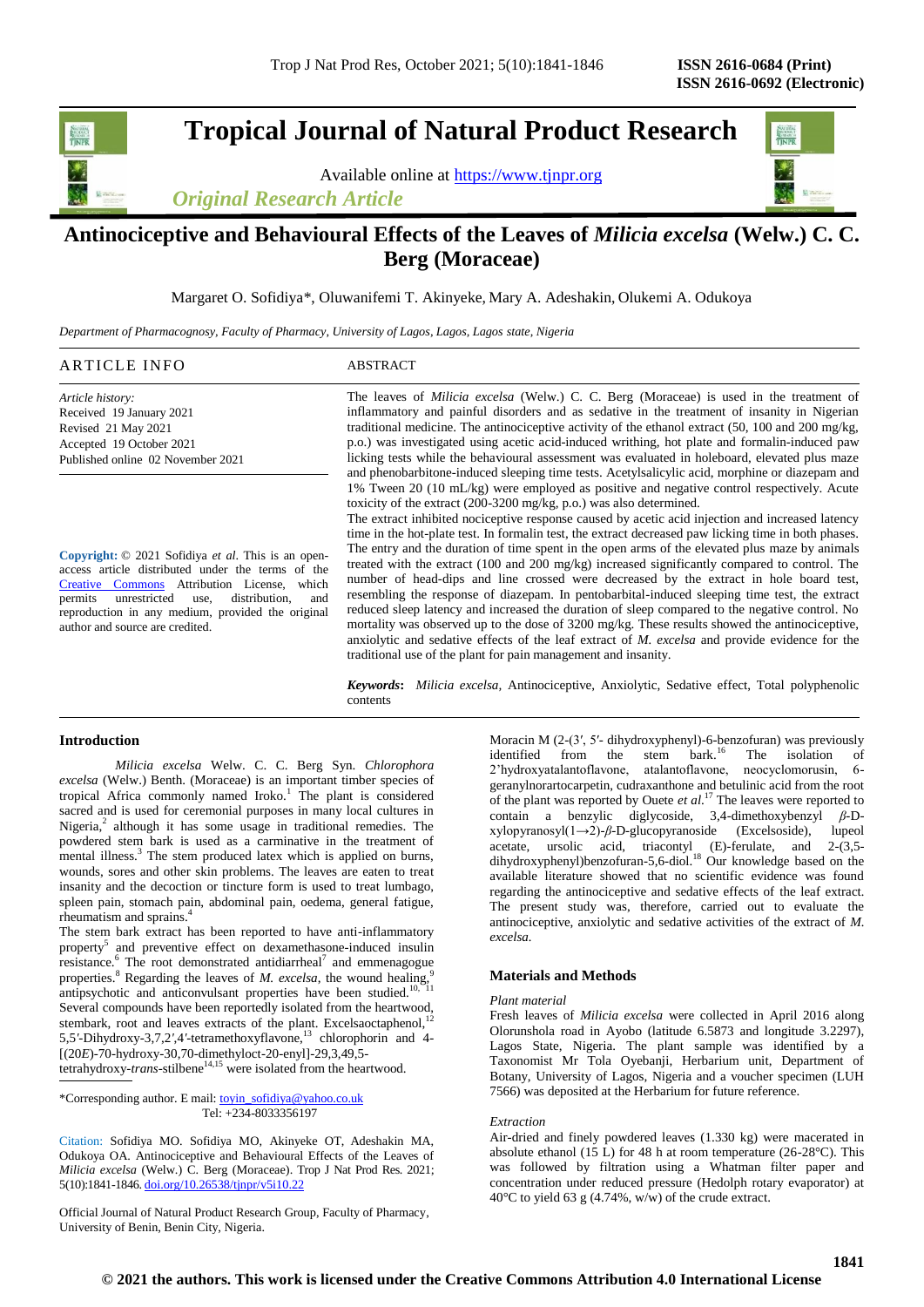### *Quantitative determination of total polyphenolic content*

The total phenolic content was analyzed using the Folin-Ciocalteu colorimetric method.<sup>19</sup> The amount of total phenols was calculated as gallic acid equivalent (GAE mg/g) from the calibration curve  $y =$ 8.77x + 0.1893,  $R^2 = 0.997$ . The AlCl<sub>3</sub> method was used for the determination of total flavonoid content  $2\overline{0}$  and calculated as quercetin equivalent (QE) in mg/g;  $y = 8.68x + 0.5544$ ,  $R^2 = 0.9985$ . Proanthocyanidin content was based on the procedure reported by Sun *et al.,*<sup>21</sup> the absorbance was measured at 500 nm and the result calculated as catechin equivalent (CE) in mg/g;  $y = 2.04 + 0.0534$ ,  $R^2$  $=0.9996$ .

#### *Animals*

The study was approved by College of Medicine, University of Lagos Health Research Ethics Committee with approval number CM/COM/08/VOL.XXV. Thereafter, male Wistar rats (140-150 g) and albino mice (18-25 g) were purchased from a private vendor, KOMAD Farm Limited, Lagos, Nigeria.

The animals were housed in a well-ventilated room at a controlled temperature and light/dark cycle  $(25\pm2^{\circ}C, 12 \text{ h light/dark cycle}).$ They were given standard pellet diet and water *ad libitum*. The United States National Institute of Health Guide for the Care and Use of Laboratory Animals in Biomedical Research was followed.<sup>22</sup>

#### *Acute toxicity*

Five groups of 6 albino mice were fasted for 12 h prior to the experiment. The extract (200- 3200 mg/kg, p.o.) was administered and mice were closely observed for toxic symptoms and mortality for 24 h and every day for 7 days.<sup>23</sup>

#### *Antinociceptive assays*

#### *Writhing test*

The test was carried out as reported by Ishola *et al*. <sup>24</sup> Mice were randomly divided into five groups of six animals each. The vehicle (1% Tween 20), ethanol extract of *M. excelsa* (50, 100 and 200 mg/kg), and acetylsalicylic acid (100 mg/kg) were administered orally 60 min before the intraperitoneal injection of 1 ml of 0.6% acetic acid. The number of abdominal writhes (characterized by contraction of abdominal musculature and extension of the hind limbs) showed by each mouse was counted for 30 min. The antinociceptive activity was expressed as the percentage of inhibition of constrictions compared with the negative control group.

## *Formalin-induced paw licking test*

Experiments were carried out according to the previously described method of Hunskaar and Hole<sup>25</sup> and as reported by Mbagwu et al.<sup>26</sup> Mice fasted overnight were divided into five groups of six animals each. Groups 1-III were treated orally with the extract (50, 100 and 200 mg/kg), the control group received 1% Tween 20 (10 mL/kg) and the reference group received morphine (10 mg/kg, s.c.). Sixty minutes after administration, formalin (20 μL, 1% solution) was injected s.c. into the right hind paw of each mouse. The time (in seconds) spent in licking and biting response of the injected paw, indicative of pain, was recorded for each animal. The responses of the mice were observed for 5 min (first phase) and 15-30 min (second phase) post-formalin injection.

# *Hot plate test*

The animals were placed on a hot plate apparatus at a constant temperature of  $55 \pm 0.5^{\circ}$ C and animals with a response time of up to 15 s (latency time) were selected. The selected animals were treated with vehicle (1% Tween 20, 10 mL/kg, p.o.), extract (50, 100 and 200 mg/kg, p.o.) and morphine (10 mg/kg, s.c.) as positive control. Then, 1 h after oral administration of vehicle and extract or 30 min after injection of morphine, the latency time of each mouse to jumping or licking the hind leg was taken. A maximum exposure time (cut-off time) of 30 seconds was used to prevent tissue damage to the animal's paws. 27

## *Behavioural studies*

# *Elevated plus-maze*

The possible anxiolytic effect of the extract was assessed as described by Lister.<sup>28</sup> The plus maze consists of two open arms and two closed arms ( $50 \times 10 \times 40$  cm each) elevated to a height of 50 cm.<sup>29</sup> One hour after administration of the extract (50, 100 and 200 mg/kg, p.o.), each mouse was placed in turn in the centre of the maze facing one of the closed arms. The exploratory behaviour was recorded for 5 min. Diazepam (1 mg/kg, s.c.) was used as standard.

### *Hole board test*

The method previously described by File and Wardill <sup>30</sup> was employed. The hole board is a white painted wooden board (40 cm x 40 cm) with four equidistant holes (1 cm diameter x 2 cm depth) and divided into 4 equal sectional squares of 20 cm  $x$  20 cm.<sup>29</sup> One hour after oral treatment with vehicle (1% Tween 20, 10 mL/kg), extract (50, 100 and 200 mg/kg) and diazepam (1 mg/kg, s.c.), each mouse was placed in turn at one corner of the board with the animal subsequently moving about and dipping its head into the holes. The number of head dips and sectional crossings in 5 min were recorded for individual mouse.

#### *Phenobarbitone-induced sleeping test*

The test was conducted as described by Williamson *et al*. <sup>31</sup> Five groups of five mice each were used. The first group (control) was administered 1% Tween 20 (10 ml/kg, p.o.), the second, third and fourth groups received the extract at the dose of 50, 100 and 200 mg/kg (p.o*.*) while the fifth group received Diazepam (3 mg/kg, s.c.), respectively. After 30 minutes, phenobarbitone was administered to all the animals in each group at the dose of 40 mg/kg, i.p. The latency of the loss of the righting reflex and the total sleeping time (the time between the loss and the recovery of the righting reflex) were recorded for each mouse.

#### *Statistical analysis*

Data are expressed as mean±SEM. Statistical differences were evaluated by analysis of variance (One-way ANOVA followed by Bonferroni or Dunnett's tests for comparison between each group using Graphpad prism 5 (GraphPad Software, Inc., CA). A value of P < 0.05 was considered statistically significant.

## **Results and Discussion**

In this study, we report the antinociceptive and behavioural effects of *M. excelsa*. Nociceptive tests use electrical, thermal, mechanical, or chemical stimuli.<sup>32</sup> Acetic acid writhing and formalin-induced licking tests was employed *as* models of chemical nociception while thermal stimulation was assessed using the hot plate test.

In the acetic acid-induced writhing test, the extract exhibited significant ( $p < 0.001$ ) attenuation of acetic acid-induced writhing in a dose dependent manner, with percentage inhibition of 69.83%, 74.25% and 74.77% at the dose of 50, 100 and 200 mg/kg, respectively, compared to the control (Table 1). Mice pretreated with acetylsalicylic acid showed a significant ( $p < 0.001$ ) inhibition (84.14%) compared to the control. The nociceptive pain in the acetic acid-induced writhing test occurs in the periphery via direct activation of pain-sensing nerve terminals.<sup>33</sup> Acetic acid acts by inducing the release of several pro-inflammatory mediators, such prostaglandin, bradykinin, substance P, prostacyclin and other cytokines which excite the nociceptors in the nerve terminals.<sup>34</sup> The extract and acetylsalicylic acid demonstrated significant inhibition of writhing compared to the control. This observation suggests antinociceptive effect of the extract and acetylsalicylic acid. Acetylsalicylic acid has been reported to inhibit cyclooxygenases in peripheral tissues, reducing therefore prostaglandin synthesis and interfering with the mechanism of transduction in primary afferent nociceptors.<sup>35</sup>

Ethanol extract of *M. excelsa* demonstrated a significant ( $p < 0.001$ ) and dose dependent antinociceptive activity in both the early (0-5 min) and late phases (15-30 min) of formalin-induced paw licking test (Figure 1). Statistically, there was no significant difference between the dose of 100 and 200 mg/kg. Morphine (10 mg/kg) showed significant ( $p < 0.001$ ) inhibition of nociception, with little or no paw licking at both phases.

Formalin-induced nociceptive test is a model of chronic pain. It describes nociceptive response in both neurogenic and inflammatory phases.<sup>36</sup> The neurogenic phase (early phase) is expressed as a direct result of stimulation in the paw and reflects centrally mediated pain with release of substance P while the inflammatory phase (late phase) is due to the release of histamine, serotonin, bradykinin and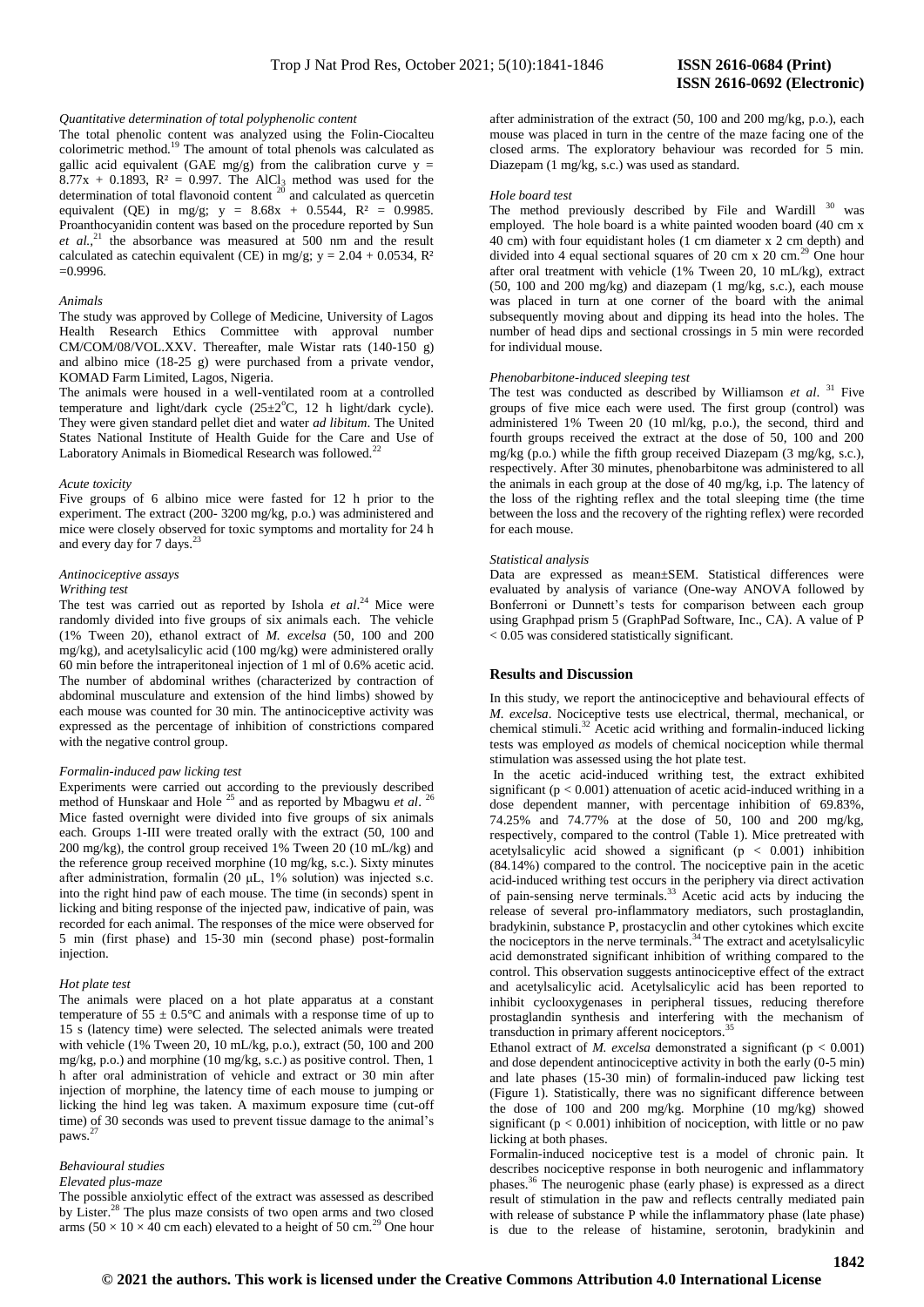prostaglandins.<sup>37</sup> The extract in this test, demonstrated significant antinociceptive effect in both phases suggesting effect in both neurogenic and inflammatory pain responses.

The result of the hot plate test is presented in Table 2. The extract demonstrated a significant ( $p < 0.001$ ) and dose dependent increase in latency time to the thermal stimulus compared to the control. At 60 min, the extract (50, 100 and 200 mg/kg) produced maximum nociceptive inhibition of 39.36, 40.39 and 75.69% respectively.

In the hotplate, the sensation of pain in mice is produced by means of thermal stimulation, which is transmitted to the central nervous system through the afferent nerve.<sup>38</sup> This test is a model for studying supraspinal action of compounds through central mechanism.<sup>39</sup> The extract produced a dose-dependent prolongation of hot plate latency suggesting a central supraspinal antinociceptive activity.

Effect of the crude extract of *M. excelsa* on behaviour of mice in elevated plus maze test is shown in Figure 2. The entry and the duration of time spent in the open arms by animals treated with the extract (100 and 200 mg/kg) increased significantly ( $p < 0.001$ ) compared to the control. Rats treated with the extract at the dose of 100 and 200 mg/kg spent  $175.3 \pm 7.40$  s and  $187.0 \pm 4.62$  s in the open arms respectively, compared to control (78.14  $\pm$  3.36 s). Diazepam (1) mg/kg) also increased the time spent (255.9. 1.08 s) in the open arms compared to control.

Behaviour in the elevated plus maze is used as a means for assessing exploratory, anxious, and motor behaviours. Rodents have a natural aversion to open space and the basic principle of this model is the conflict between exploration and aversion to open spaces. $40$  An anxiolytic agent increases the frequency of entries and the time spent in open arms of the maze. In this assay, the extract increased the number of entries and time spent in the open arms compared to control. These results indicate an anxiolytic-like effect of the extract. This findings agree with a previous report by Akinpelu et al.<sup>41</sup> revealing the anti-anxiety effect of *M. excelsa* in this test.

In hole board test, head-dip is strongly linked to anxiety. A decrease in the number of movements and in head-dipping behaviour indicates a central nervous system depressant effect. $42$  In addition, the decrease of spontaneous locomotion was considered sedative as it reduced excitability of the central nervous system. $43,44$  The extract in a dosedependent manner reduced the number of head-dips and line crossed with the lowest dose not significant in the number of lines crossed compared to the control. Significant ( $p < 0.001$ ) effect in both parameters was also observed with diazepam (Figure 3). The results showed that the extract has a decreasing effect on the exploratory activity of the mice, suggesting a sedative effect.

The central depressant activity of the extract was further demonstrated by the ability of the extract to potentiate pentobarbitone-induced hypnosis. Potentiation of pentobarbitone sleeping time is an indication of central nervous system depressive activity. $45$  The results showed that diazepam treated group caused a significant  $(P < 0.001)$  increase in the sleep duration and a significant  $(P < 0.001)$  decrease in the sleep latency compared to the control. The pretreatment of animals with the extract at the dose of 50, 100 and 200 mg/kg, p.o. significantly (P  $\lt$ 0.05, P < 0.01) shortened sleep latency (7.60±0.75, 7.20±0.66 and 7.00 $\pm$ 0.71 min) compared to control (12.00 $\pm$ 1.92 min) (Table 3). The

extract, however, significantly increased the sleeping duration compared to control. This significant increase is dose-dependent, suggesting a depressant-like effect. The results of this study support the use of the plant in the treatment of insanity. The potentiality of the extract to modulate the CNS could be explored in the treatment of anxiety and other CNS disorders.

**Table 1:** Effect of ethanol extract of *Milicia excelsa* in acetic acid-induced writhing test

| <b>Treatment</b> | Dose $(mg/kg)$     | No of writhes       | % Inhibition |
|------------------|--------------------|---------------------|--------------|
| Control          | $10 \text{ ml/kg}$ | $128.00 + 3.19$     |              |
| Acetylsalicylic  | 100                | $20.33 + 2.70***$   | 84.14        |
| acid             |                    |                     |              |
| Extract          | 50                 | $38.67 + 6.78***$   | 69.83        |
|                  | 100                | $33.00 \pm 4.34***$ | 74.25        |
|                  | 200                | $32.33 + 3.70***$   | 74.77        |

Each value represents the mean  $\pm$  SEM, n = 6. \*\*\*p < 0.001 compared with control (one-way ANOVA followed by Dunnett's test).



**Figure 1:** Effect of ethanol extract of *Milicia excelsa* in formalin-induced nociceptive test. Each value represents the mean  $\pm$  SEM. (n = 6).  $\frac{a}{p}$  < 0.001 compared with control (twoway ANOVA followed by Bonferroni's post-test.

| <b>Treatment</b> | Dose $(mg/kg)$     | <b>Pre-treatment</b><br>reaction latency (s) | <b>Post-treatment</b><br>reaction latency (s) | Inhibition $(\% )$ |
|------------------|--------------------|----------------------------------------------|-----------------------------------------------|--------------------|
| Control          | $10 \text{ ml/kg}$ | $3.1 \pm 0.42$                               | $3.73 \pm 0.35$                               | ۰                  |
| Morphine         | 10                 | $4.05 + 0.41$                                | $30.00 + 0***$                                | 100                |
| M. excelsa       | 50                 | $5.04 + 0.63$                                | $14.87 \pm 1.35***$                           | 39.36              |
|                  | 100                | $5.27 \pm 0.37$                              | $15.31 \pm 0.70***$                           | 40.39              |
|                  | 200                | $5.95 + 0.72$                                | $24.5 + 2.32***$                              | 75.69              |

**Table 2:** Effect of ethanol extract of *Milicia excelsa* in hot plate test

All values were expressed as mean  $\pm$  SEM, (n = 6). \*\*\* $p < 0.001$  compared with control (one-way ANOVA followed by post-hoc Dunnett's test).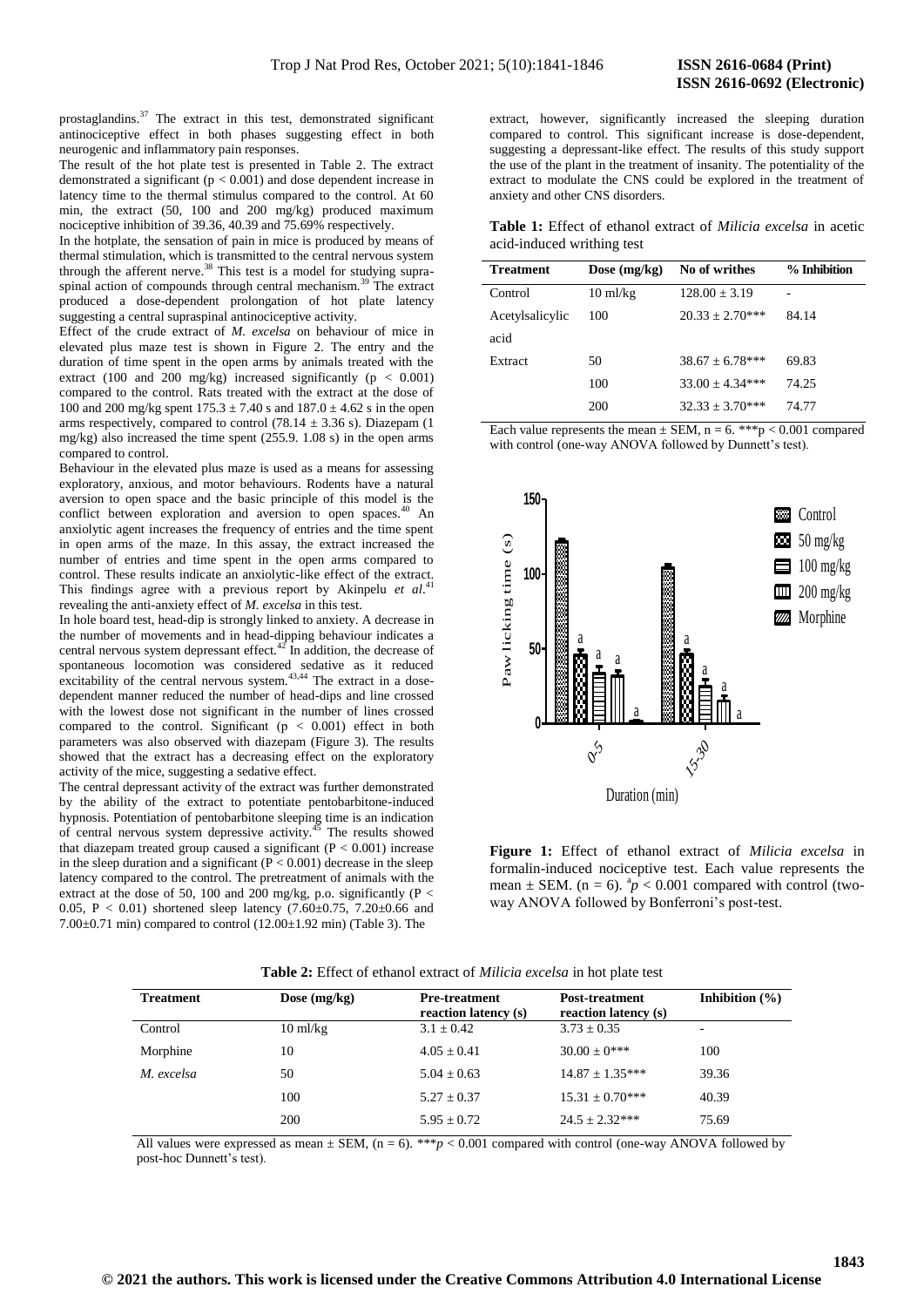

**Figure 2:** Anxiolytic effect of ethanol extract of *Milicia excelsa* in elevated plus-maze test in mice*.*  All values were expressed as mean  $\pm$  SEM, n = 7; \*\*\*  $p < 0.001$  compared with control. A- No of entries into the open arms; B- Time spent in the open arms (sec)



**Figure 3:** Effect of ethanol extract of *Milicia excelsa* on hole-board test. All values were expressed as mean  $\pm$  SEM, n = 5. \*p < 0.05, \*\*\*p < 0.001 compared with control (one-way ANOVA followed by post-hoc Dunnett's test). A- No of head dips; B- No of line crossed.

**Table 3:** Effect of ethanol extract of *Milicia excelsa* on phenobarbitone-induced sleeping time

| <b>Treatment</b> | Dose $(mg/kg)$     | Mean onset of sleep (min) | Mean duration of sleep (min) |
|------------------|--------------------|---------------------------|------------------------------|
| Control          | $10 \text{ ml/kg}$ | $12.00 \pm 1.92$          | $219.60 \pm 0.51$            |
| Extract          | 50                 | $7.60 \pm 0.75*$          | $277.20 \pm 0.97***$         |
|                  | 100                | $7.20 \pm 0.66*$          | $291.80 \pm 1.46***$         |
|                  | 200                | $7.00 + 0.71**$           | $319.40 \pm 1.50***$         |
| Diazepam         |                    | $5.60 \pm 0.25***$        | $453.00 \pm 7.77***$         |

All values were expressed as mean  $\pm$  SEM, n = 5. \*P < 0.05, \*\*P < 0.01, \*\*\*P < 0.001 compared with control (one-way ANOVA followed by post-hoc Tukey's test).

*Milicia excelsa* presented no mortality up to the dose of 3200 mg/kg, p.o. and  $LD_{50}$  could not be determined, suggesting low toxicity.<sup>46</sup> The content total phenols, proanthocyanidins and flavonoids present in the crude extract was calculated as 95 mg gallic acid equivalent/ g, 85 mg catechin equivalent/ g and 69.6 mg quercetin equivalent/ g respectively. Phytochemical studies reported by Ouete *et al*. <sup>18</sup> support the presence of polyphenols and triterpenes in the leaf extract of this plant, as the authors

reported the isolation of 3,4-dimethoxybenzyl *β*-Dxylopyranosyl(1→2)-*β*-D-glucopyranoside and 2-(3,5 dihydroxyphenyl) benzofuran-5,6-diol, lupeol acetate, ursolic acid and triacontyl (E)- ferulate). Among the compounds reported in *M. excelsa*, the triterpenes, ursolic acid and lupeol acetate have been reported to demonstrate antinociceptive and antidepressant- like effects in mice. $47,48$  The presence of these constituents could play important role in the observed antinociceptive and behavioural effects of the extract.

### **1844**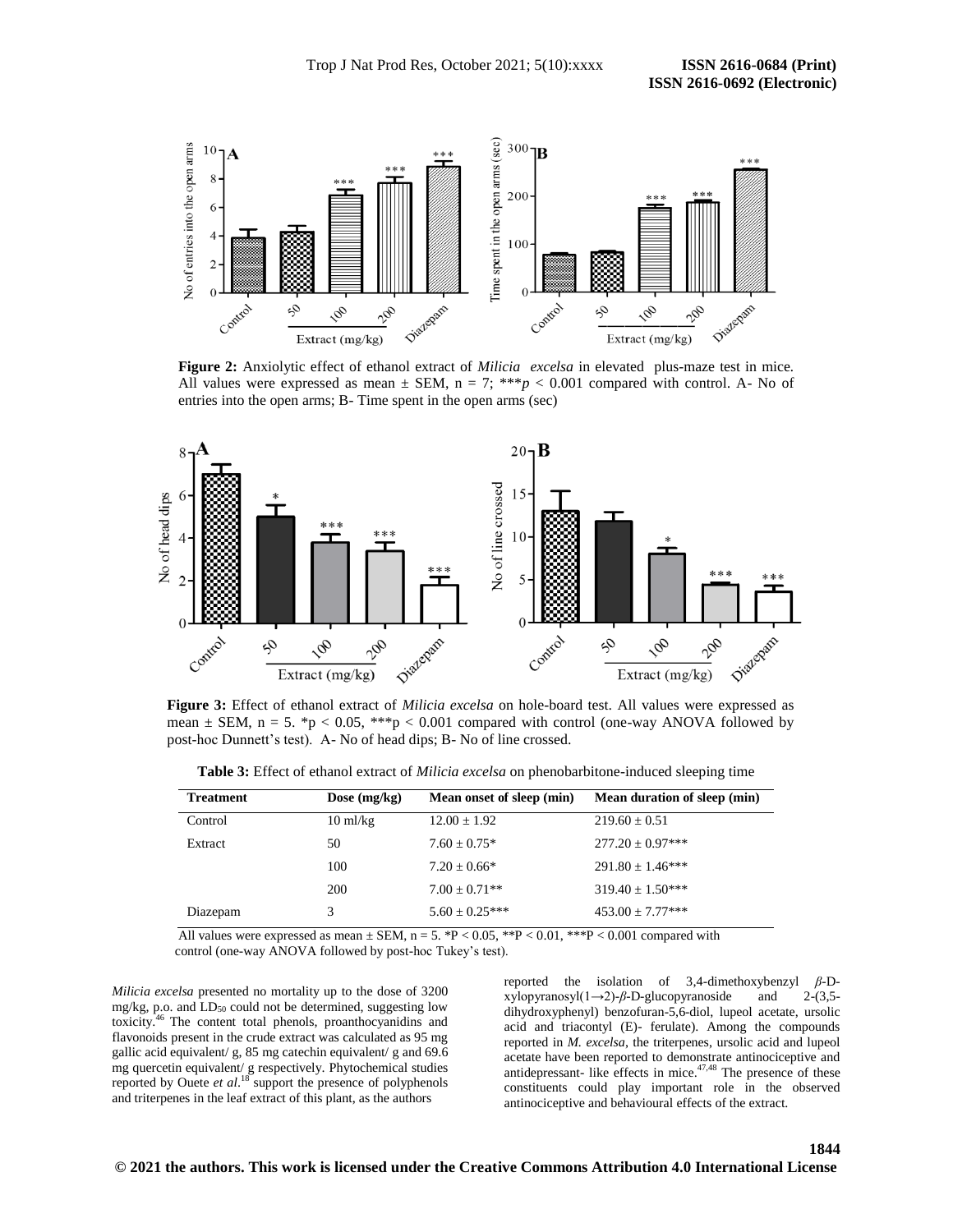## **Conclusion**

The study demonstrated that the crude leaf extract of *M. excelsa* exhibited significant antinociceptive activity. In addition, the behavioural study of the extract suggests antianxiety like and sedative effects. These observations provide evidence for the use of the plant in traditional medicine for painful conditions and insanity.

# **Conflicts of interest**

The authors declare no conflict of interests.

## **Authors' Declaration**

The authors hereby declare that the work presented in this article is original and that any liability for claims relating to the content of this article will be borne by them.

# **References**

- 1. Ouinsavi C and Sokpon N. Morphological variation and ecological structure of Iroko (*Milicia excelsa*  Welw. C. C. Berg) populations across different biogeographical zones in Benin. Int J Forestr Res. 2010; 1-10
- 2. Borokini TI, Onefeli AO, Babalola FD. Inventory analysis of *Milicia excelsa* (Welw C. C. Berg.) in Ibadan (Ibadan Metropolis and University of Ibadan), Nigeria. J Plant Stud. 2013; 2:97-109.
- 3. Ibrahim JAI, Muazzam IA, Jegede OF, Kunle J, Okogun I. Ethno-medicinal plants and methods used by Gwandara tribe of Sabo Wuse in Niger State, Nigeria, to treat mental Illness. African J Trad Compl Altern Med. 2007; 4 (2):211-218.
- 4. Burkill HM. The useful plants of West Tropical Africa, Families M-R, (2nd ed.). United Kingdom: Kew Royal botanical garden; 1997; 969p.
- 5. Olajide OA, Kolawole OT, Fagbohun TR, Ajayi FF. Evaluation of the anti-inflammatory properties of *Chlorophora excelsa* stem bark extract. Pharm Biol. 2005; 43(9):746-748.
- 6. Dzeufiet PDD, Tchamadeu MC, Bilanda DC, Ngadena YSM, Poumeni MK, Nana D, Dimo T, Kamtchouing P. Preventive effect of *Milicia excelsa* (Moraceae) aqueous extract on dexamethasone induced insulin resistance in rat. J Pharm Pharm Sci. 2014; 5:1232-1241.
- 7. Adebayo MA, Adedokun OA, Akinpelu LA, Okafor PO. Evaluation of anti-diarrheal activity of methanol root bark extract of *Milicia excelsa* (Welw) C. C Berg (Moraceae) in rats. Drug Res. 2019; 69(08):439-444.
- 8. Mvondo MA, Sakock AJT, Ateba SB, Awounfack CF, Gueyo TN, Njamen D. Emmenagogue properties of *Milicia excelsa* (Welw.) C.C. Berg (Moraceae) based, at least in part, on its ability to correlate the activity of the hypothalamic-pituitary axis to that of the ovaries. J Ethnopharmacol. 2017; 206:283-289.
- 9. Udegbunam SO, Nnaji TO, Udegbunam RI, Okafor JC, Agbo I. Evaluation of herbal ointment formulation of *Milicia excelsa* (Welw) C.C berg for wound healing. Afr J Biotechnol. 2013; 12(21):3351-3359.
- 10. Akinpelu LA, Akanmu MA, Obuotor EM. Antipsychotic effects of ethanol leaf extract and fractions of *Milicia excelsa* (Moraceae) in mice. J Pharm Res Int. 2018a; 22(6):1-10.
- 11. Akinpelu LA, Akanmu MA, Obuotor EM. Mechanism of anticonvulsant effects of ethanol leaf extract and fractions of *Milicia excelsa* (Moraceae) in Mice. J Pharm Res Int. 2018b; 23(4):1-11.
- 12. Christensen LP and Lam J. Excelsa octaphenol, a stilbene dimer from *Chlorophora excelsa*. Phytochem. 1989; 28:917-919.
- 13. Malan E, Swinny E, Ferreira D, Hall AJ. 5,5*'* Dihydroxy-3,7,2*'*,4*'*-tetramethoxyflavone from *Chlorophora excelsa*. Phytochem. 1990; 29:2741.
- 14. Grundon MF and King FE. Chlorophorin, a constituent of iroko, the timber of *Chlorophora excelsa*. Nature. 1949; 163:564-555.
- 15. Shimizu K, Yasutake S, Kondo R. A new stilbene with tyrosinase inhibitory activity from *Chlorophora excelsa*. Chem Pharm Bull. 2003; 51:318-319.
- 16. Kapche GC, Waffo-Teguo P, Massip S, Guillon J, Vitrac C, Krisa S, Ngadjui B, Merillon J. Crystal structure of Moracin M. Anal Sci. 2007; 23:59-60.
- 17. Ouete NJL, Sandjo LP, Kapche DWFG, Liermann JC, Opatz T, Simo IK, Ngadjui BT. A new flavone from the roots of Milicia excelsa (Moraceae). Z Naturforsch. 2013; 68:259-263.
- 18. Ouete NJL, Sandjo LP, Kapche DWFG, Yeboah S, Mapitse R, Abegaz BM, Opatz T, Ngadjui BT. Excelsoside: A new benzylic diglycoside from the leaves of *Milicia excelsa.* Z. Naturforsch. 2014; 69:271-275.
- 19. McDonald S, Prenzler PD, Autolovich M, Robards K. Phenolic content and antioxidant activity of olive extracts. Food Chem. 2001; 73:73-84.
- 20. Brighente IMC, Dias M, Verdi LG, Pizzolatti MG. Antioxidant activity and total phenolic content of some Brazilian species. Pharm Biol. 2007; 45:156- 161.
- 21. Sun JS, Tsuang YW, Chen IJ, Huang WC, Hang YS, Lu FJ. An ultra-weak chemiluminescence study on oxidative stress in rabbits following acute thermal injury. Burns 1998; 24:225-231.
- 22. NIH Guide for the care and use of laboratory animals. (8th ed.) Washington, D.C: The National Academies Press; 2011; 1-246p.
- 23. Ganguly A, Al Mahmud Z, Saha SK, Abdur Rahman SM. Evaluation of antinociceptive and antidiarrhoeal properties of *Manilkara zapota* leaves in Swiss albino mice. Pharm Biol. 2016; 54(8):1413-1419.
- 24. Ishola IO, Agbaje EO, Adeyemi OO, Shukla R. Analgesic and anti-inflammatory effects of the methanol root extracts of some selected Nigerian medicinal plants. Pharm Biol. 2014; 52:1208-1216.
- 25. Hunskaar S and Hole K. The formalin test in mice: dissociation between inflammatory and noninflammatory pain. Pain 1987; 30:103-114.
- 26. Mbagwu H, Anene R, Adeyemi O. Analgesic, antipyretic and anti-inflammatory properties of *Mezoneuron benthamianum* Baill (Caesalpiniaceae). Nig Q J Hosp Med. 2007; 17:35-41.
- 27. Basting RT, Spindola HM, Sousa IMO, Queiroz NCA, Trigo JR, de Carvalho JE, Foglio MA. *Pterodon pubescens* and *Cordia verbenacea*

**1845**